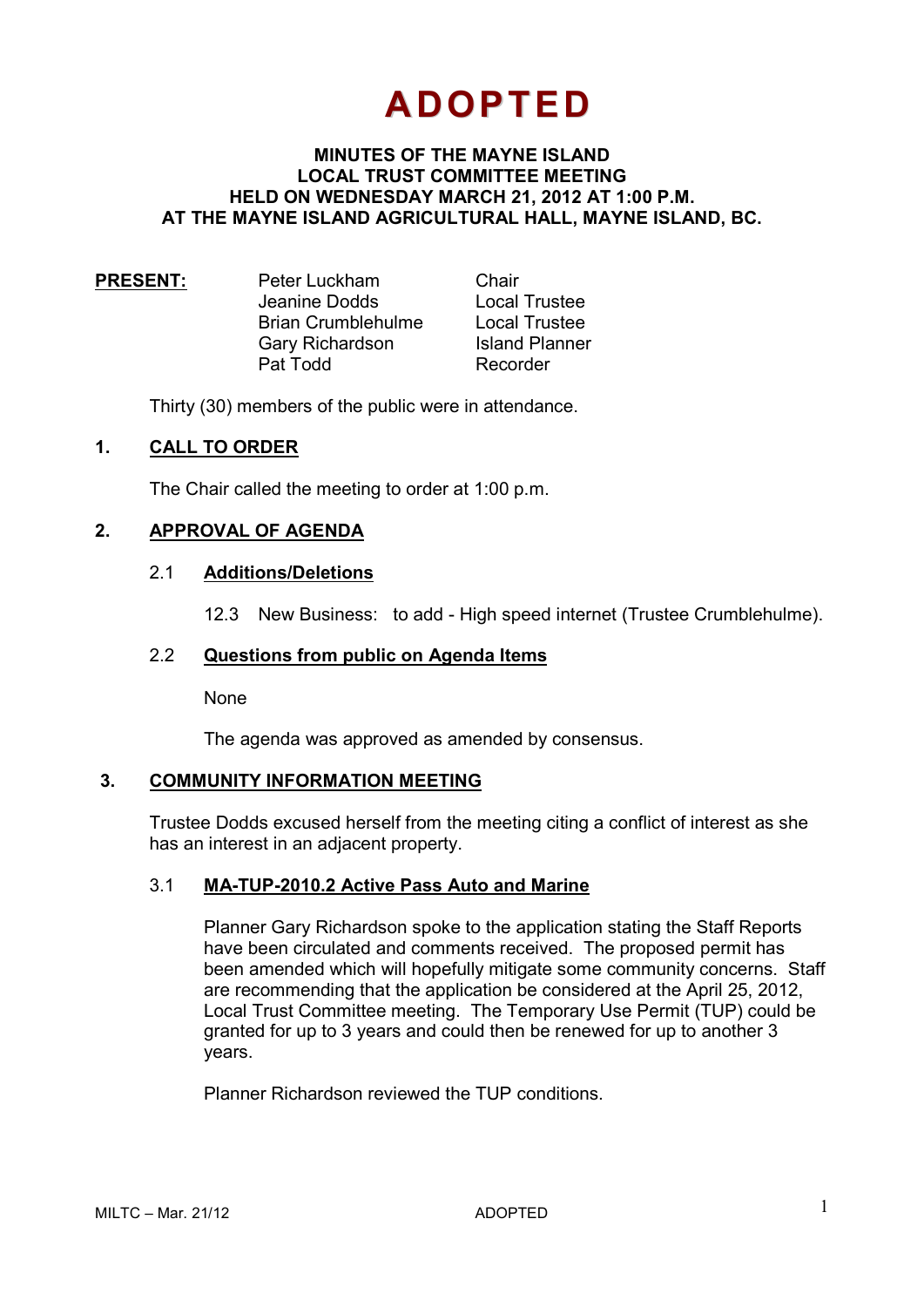Trustee Crumblehulme spoke to the application stating the collection of waste is a municipal responsibility which in the case of Mayne Island has been delegated to the Mayne Island Improvement District (MIID) by the Capital Regional District (CRD). The MIID has contracted this service for many years. Trustee Crumblehulme questioned the volume of waste as there are now a number of independent collectors.

 Chair Luckham detailed that anyone can apply for a TUP. MIID currently contracts with a private business and any individual could seek a contract with MIID or run as a private enterprise. An important consideration is if the site is appropriate for the purpose.

Chair Luckham opened the discussion to the Public.

**Ann Johnston** – Director of the Recycling Society: The Recycling Society collected garbage in the past but discontinued as it was losing money. There is a concern regarding jurisdiction. MIID holds the Letters Patent to manage garbage collection and an additional collection site seems unnecessary. The suggestion is for LTC and MIID to work together.

**Lois Yip** – neighbour to Active Pass Auto and Marine: In a letter that was sent to the LTC (and read at this time) Lois detailed a number of issues such as: concern over the length of time the TUP has been under consideration (approximately 2 years) with no monitoring; location of collection truck relative to neighbouring properties; concern with having waste collection in the "core" of tourist and commercial district; concern as to current traffic volume and questioned increasing volume. It was stated that there are now two more collection services operating on the island.

**Ian Dow**: At this time he is neither for nor against the application. The issue at this point is that there is no zoning for a transfer waste station, and this needs to be addressed for the island. The TUP deals with property and land usage and therefore should be dealing with the property owner.

Planner Richardson stated that the owner can appoint someone to act on their behalf.

**Lina Beaudet** identified herself as a Director of the corporation that owns Active Pass Auto and Marine.

Chair Luckham stated that the process for a TUP has been followed that the issuance/denial of a TUP is the responsibility of the LTC. The LTC is attempting to involve the public through the Community Information Meeting.

**Lina Beaudet** requested to speak as the applicant. Information was given as to recent changes at Active Pass Auto and Marine. The business purchased a compactor truck which resolved many of the concerns.

Chair Luckham asked if Active Pass wishes to continue with the TUP.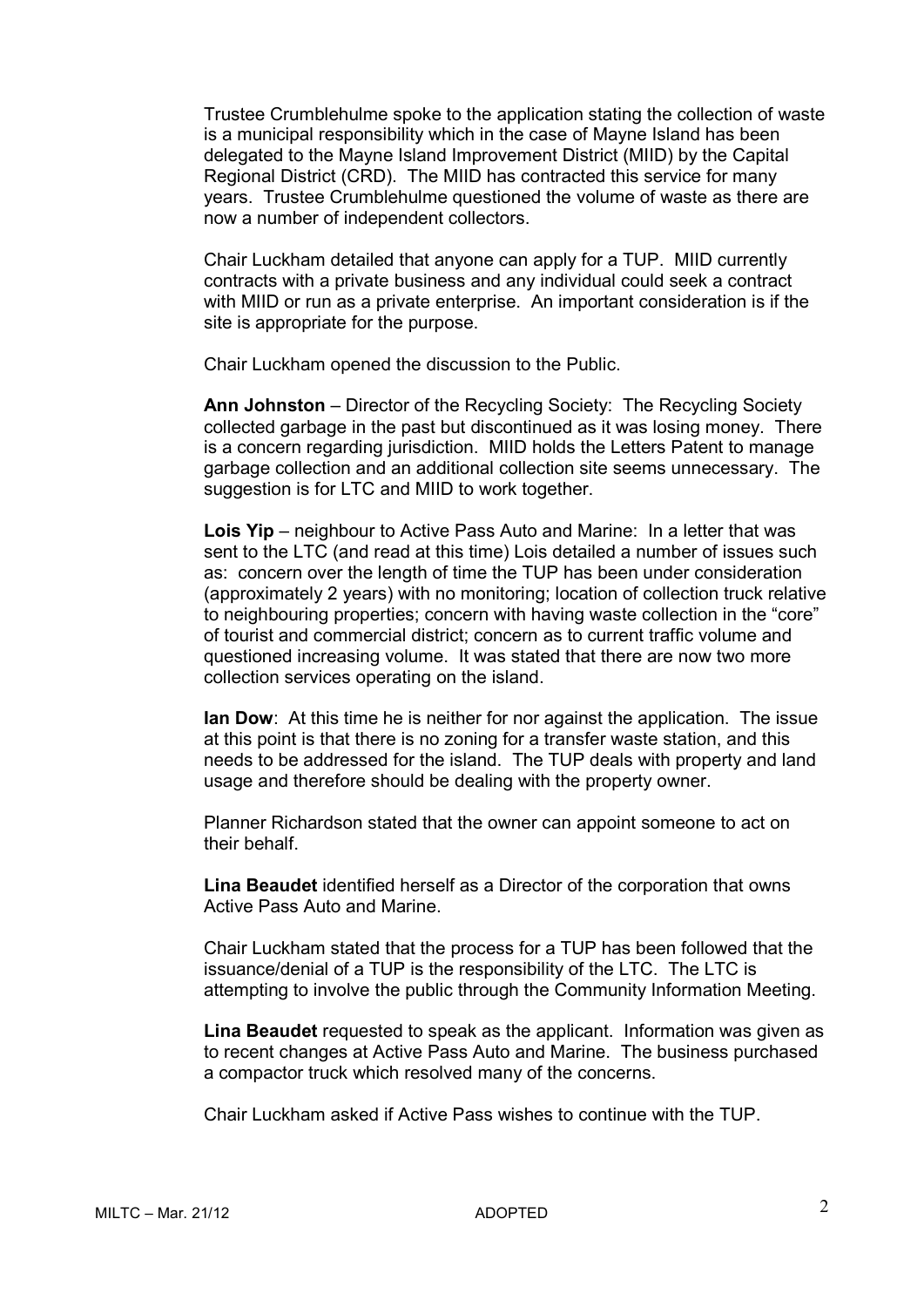**Lina Beaudet** stated that the compactor truck is an asset and the company would like to be able to recoup costs. It was questioned that if the TUP was abandoned would Active Pass Auto and Marine still be able to collect waste with the truck similar to what other businesses are currently doing.

 Chair Luckham stated that if the TUP is withdrawn Active Pass Auto and Marine would have to stop collecting waste.

**David Maude** – Chair Mayne Island Improvement District: There is concern with the length of the process. MIID has the provincial mandate to contract for garbage collection through their Letters Patent. A concern was stated as to the LTC not recognizing MIID as the responsible local authority for collection/disposal of garbage.

 Chair Luckham stated that MIID is recognized as the responsible agency however the TUP is for a separate business. Planner Richardson added that anyone can apply to take away waste and that MIID does not have a monopoly.

Chair Luckham further stated that the application is looking to change land use and it is expected that the business would apply to MIID to contract for garbage collection.

**David Maude** asked if this could be made a condition of the TUP.

Chair Luckham put this question to staff.

Planner Richardson does not consider this necessary.

Chair Luckham felt it was reasonable to identify the need for a contract with MIID.

**David Maude** restated the jurisdiction of MIID for the collection and disposal of waste.

Chair Luckham commented that if the TUP proceeds there will be clarification as to responsibilities and that the LTC can seek a legal opinion if necessary.

**Mary Cooper**: Is not supportive of TUP. The MIID needs to locate a site for the construction of a solid waste transfer station and then contract with whomever to pick-up and transfer garbage. Concern was raised as to traffic and ground water contamination.

**Sue Everts**: The initial application was recommended by Staff to be turned down so why is it now supported by Staff.

Planner Richardson outlined that there were more conditions now, the application seemed reasonable and that he is unaware of the reasons for the initial recommendation to deny application. Staff is currently recommending that the application proceed to the consideration stage.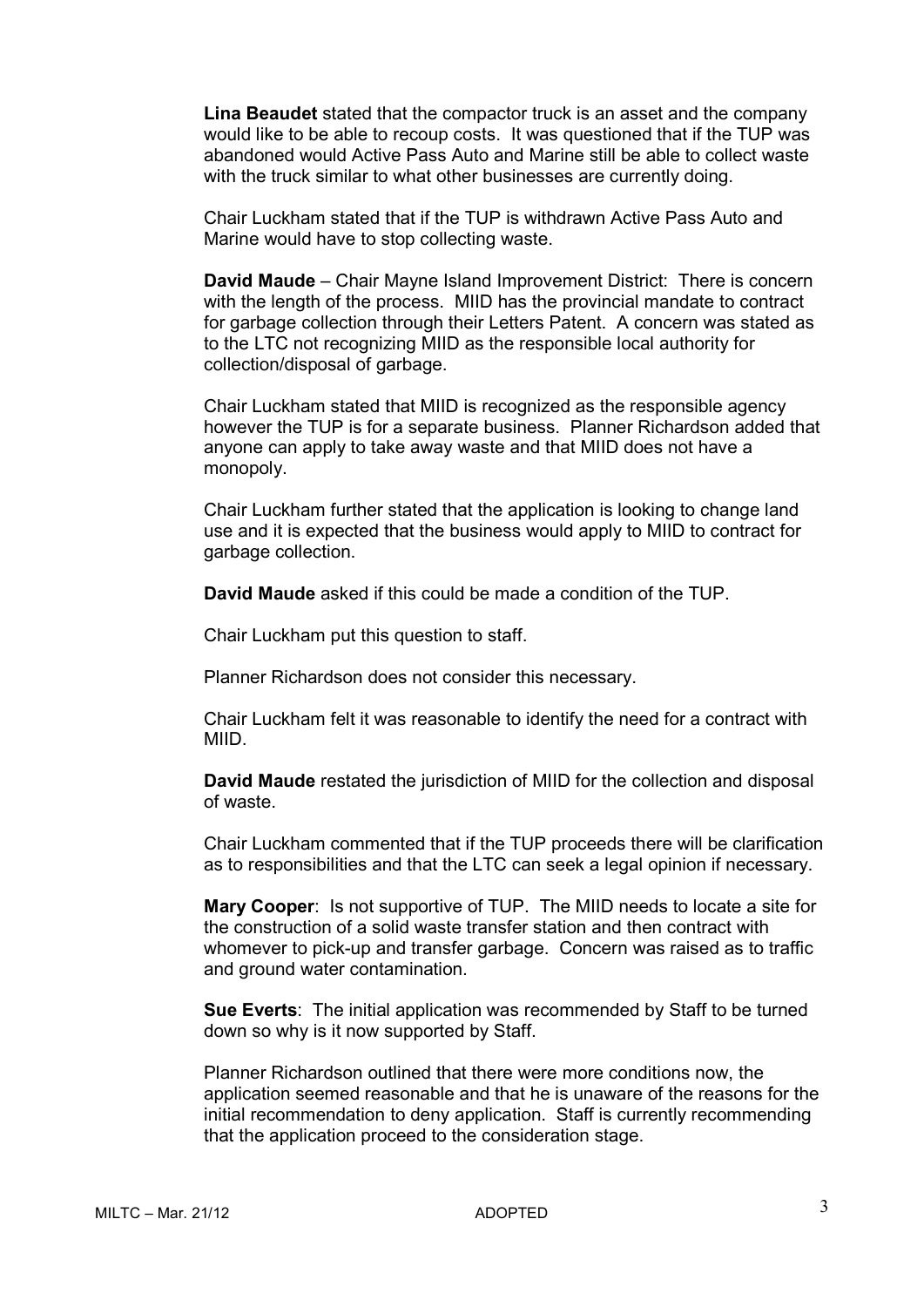**Judith Solie-Engelhardt**: Asked if the LTC is agreeable to seeking legal advice as to defining the authority for garbage collection.

 Chair Luckham stated agreement that MIID has a role in the issue at hand however the question is whether another business has the right to operate a garbage collection service and stated that the LTC will work with the MIID to get answers.

**Dennis Watts**: Spoke to clarify that while LTC is responsible to approve/decline the TUP it is MIID's responsibility to grant a permit for garbage collection.

**Ian Dow**: Stated that MIID has the legal responsibility to deal with contractors for garbage collection. There is concern that if MIID's contractor is unable to make sufficient money to have a viable business then could drop contract and MIID cannot fulfill obligation for collection.

 Chair Luckham stated that whoever is responsible for garbage that person/business has to meet Islands Trust LUB and part of the process is to measure accumulative effect. It was acknowledged that enforcement of the conditions contained in the TUP may be an issue.

**Karen Ramlo** – President Agricultural Society: Society asked her to speak against the application. Traffic is a significant concern and the Society does not want to see garbage collection next door to the Agricultural Hall.

**Mary Cooper**: Questioned who would be enforcing the TUP conditions. There is also a question as to knowing what is being disposed of.

Chair Luckham restated that bylaw enforcement is complaint driven and while enforcement is better than it was there is still room for improvement and if permit is granted would necessitate everyone working together.

**Lina Beaudet:** Stated that traffic is a reality of the village area however this is an operating business (Active Pass) and expansion of retail operation is important.

**Dennis Watts:** It is felt that traffic is not a major issue as there are many days to drop off waste that are less busy than Saturday.

**Lois Yip:** Bylaw enforcement being complaint driven is not very workable in a small community.

Chair Luckham emphasized that the LTC decision will be in the best interests of the island.

At this time Chair Luckham spoke to acknowledge that the LTC meeting is taking place on Coast Salish Native land.

Trustee Dodds rejoined the meeting.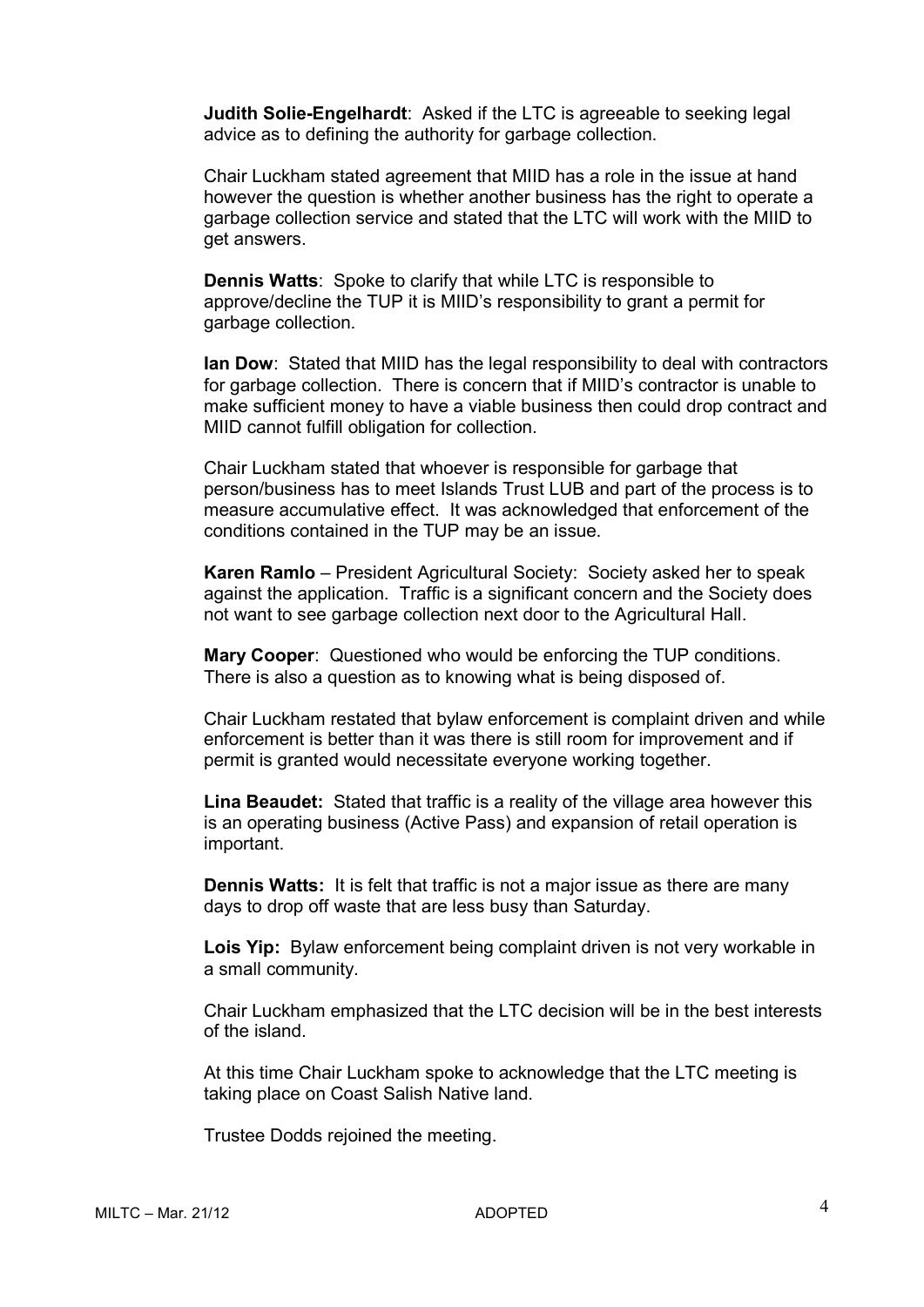# **4**. **PUBLIC HEARING**

None

## **5. PREVIOUS MEETINGS**

#### 5.1 **Local Trust Committee Minutes**

## 5.1.1 **Mayne Island Local Trust Committee Business Meeting Minutes of February 1, 2012**

Amendments:

Page 1, Item 1. Call to Order – third sentence should read: The Chair explained...after information session to add "later in the agenda is  $not \,$ "

Page 2: paragraph 3: in second sentence It is not...delete "a new" and insert" and to allow it would require an amendment to the bylaw".

Page 4, item  $5.1.1$  - second to last bullet  $\dots$ support open communication – to change with to "within"

Page 7, second paragraph after the motion: Trustee Dodds...should read "excused herself from the meeting while the LTC considered MA-TUP-2012.1 as there is a community perception that Trustee Dodds has a conflict of interest.

Page 7 - 9.3, first paragraph, second sentence should read: Trustee Crumblehulme advised that he had received a legal opinion from IT counsel that he was not in conflict, however concerns...

Item 9.3, second paragraph: There has been extensive...delete "and" after enterprise

Last sentence on page 7 - Chair Luckham ... and Staff cited ... page 8 to be moved to above Resolution MA-LTC-04.12.

Page 8 - 9.4,  $2^{nd}$  paragraph, second sentence – Delete "There is also a question" insert "It was also questioned as to the appropriateness of C1 or C3 zoning for that site."

Resolution MA-LTC-05-12: remove the second long sentence and insert after "Carried"

Item 11.1.1 Last paragraph, first sentence – Legal advice is being sought – to add "in regard to Riparian Area Regulations and that  $information$  will..."

Item 11.1.1 second sentence: Trustee Dodds is in receipt...should read: Trustee Dodds is in receipt of information, which has been copied to the LTC, from Landowners Coalition.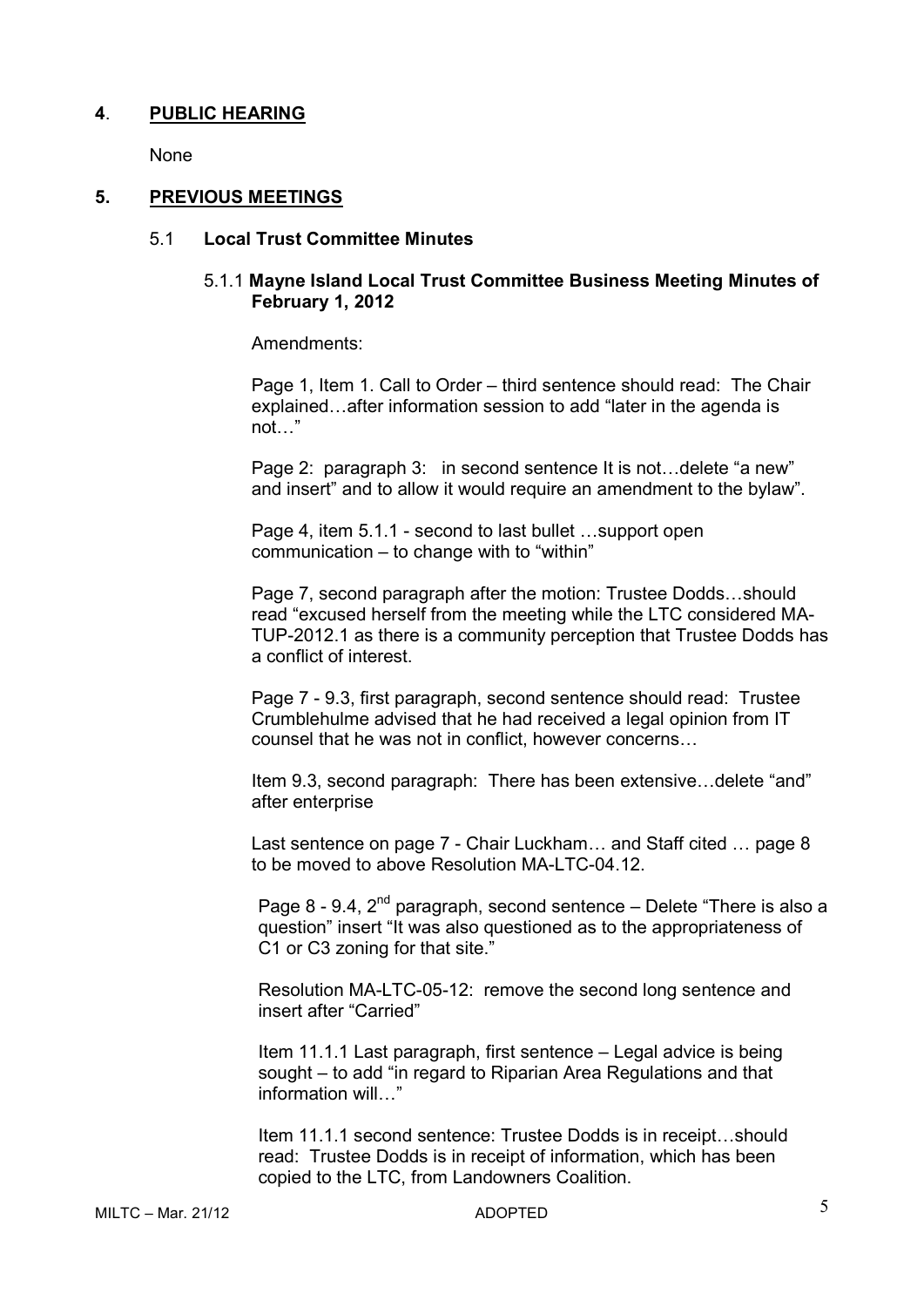Page 9, 11.2.1- Resolution MA-LTC-06-12: to delete "draft an amending bylaw and to schedule.

11.3.1 - correct spelling of Shalest to Shelest

Page  $10 - 11.5.1$ , first sentence, mid paragraph "for this purpose... change police to RCMP

11.5.1, second sentence: Other islands... respond to applications if  $$ add "there is"...and it is  $-$  change "a" to "for".

11.5.1, second paragraph: to read: There was a question as to how an application for a license with concerns...

11.5.1, second paragraph, third sentence: The Agricultural Society...add "deposit" after security.

11.5.1, second paragraph, forth sentence: Typically application... add "the" Pender...

11.5.1, second paragraph, fifth sentence: The suggestion... delete "does not have to go to LTC and could" add "can" be approved...

11.5.1, last sentence: The Hall, to add "Agricultural" Hall...

Page 10, 11.7 - Chair's Report: second paragraph to read "Trust Council has started a First Nations Task Force of which Chair Luckham is a member along with Department Heads. The Task Force is looking at how IT might engage and work with First Nations better.

11.7.  $3^{rd}$  paragraph – to add "and" between North Pender, Denman and change Council to IT Fund Board.

Page 11, 11.8 - Trustee Report: to cut budget – cuts staff and IT not able to deliver programs.

Item 11.8, last paragraph/last sentence: add after "suggested" - "that this appointment also represent the LTC" once there is a formal...

12.2, first paragraph, third sentence: Recommendation is... and then "a" decision "can be" made.

Resolution MA-LTC-77-12 second sentence should read: It was also recommended the ad indicate... reappointment of "existing"...

Page 12, second paragraph - Barry Wilks: last sentence Also spoke... road conditions "with respect to intensity"...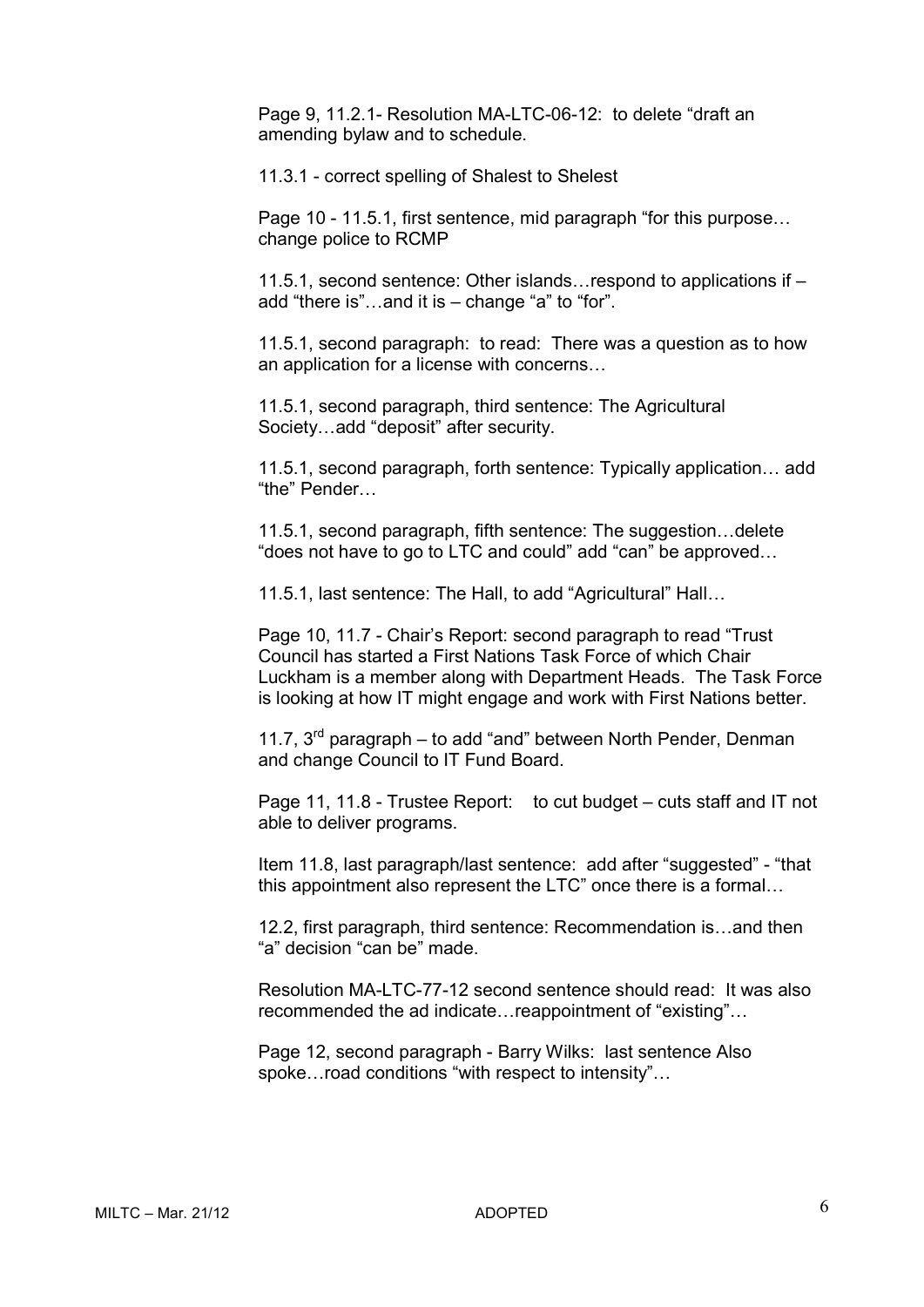# **Resolution MA-LTC-08-12**

It was Moved and Seconded that the Mayne Island Local Trust Committee Business Meeting Minutes of February 1, 1012, as amended by Adopted.

#### **CARRIED**

## 5.2 **Public Hearing Records and Community Information Meeting Notes**

None

#### 5.3 **Section 26 Resolutions-without-meeting**

None

#### 5.4 **Advisory Planning Commission and/or Mayne Island Commercial Land Use Task Force Minutes**

Chair Luckham expressed appreciated for the information contained within the minutes

## **6. BUSINESS ARISING FROM THE MINUTES**

#### 6.1 **Follow-up Action Report**

Planner Richardson reported that all requests of Staff had been carried out except for the draft bylaw for McDougall property which is on the agenda for April 25, 2012

#### **7. DELEGATIONS**

#### 7.1 **Mayne Island Integrated Water System Society**

Mary Cooper reviewed a letter that had been sent to IT Executive and the LTC regarding the TUP for a Short Term Vacation Rental. It is felt that the notification range for TUP applications should be expanded to include the relevant water board.

Chair Luckham read a portion of IT Chair Malcolmson's response.

Notification is currently 100 m. for a TUP and 300 m for an application to rezone.

The Integrated Water Society is an advocacy group.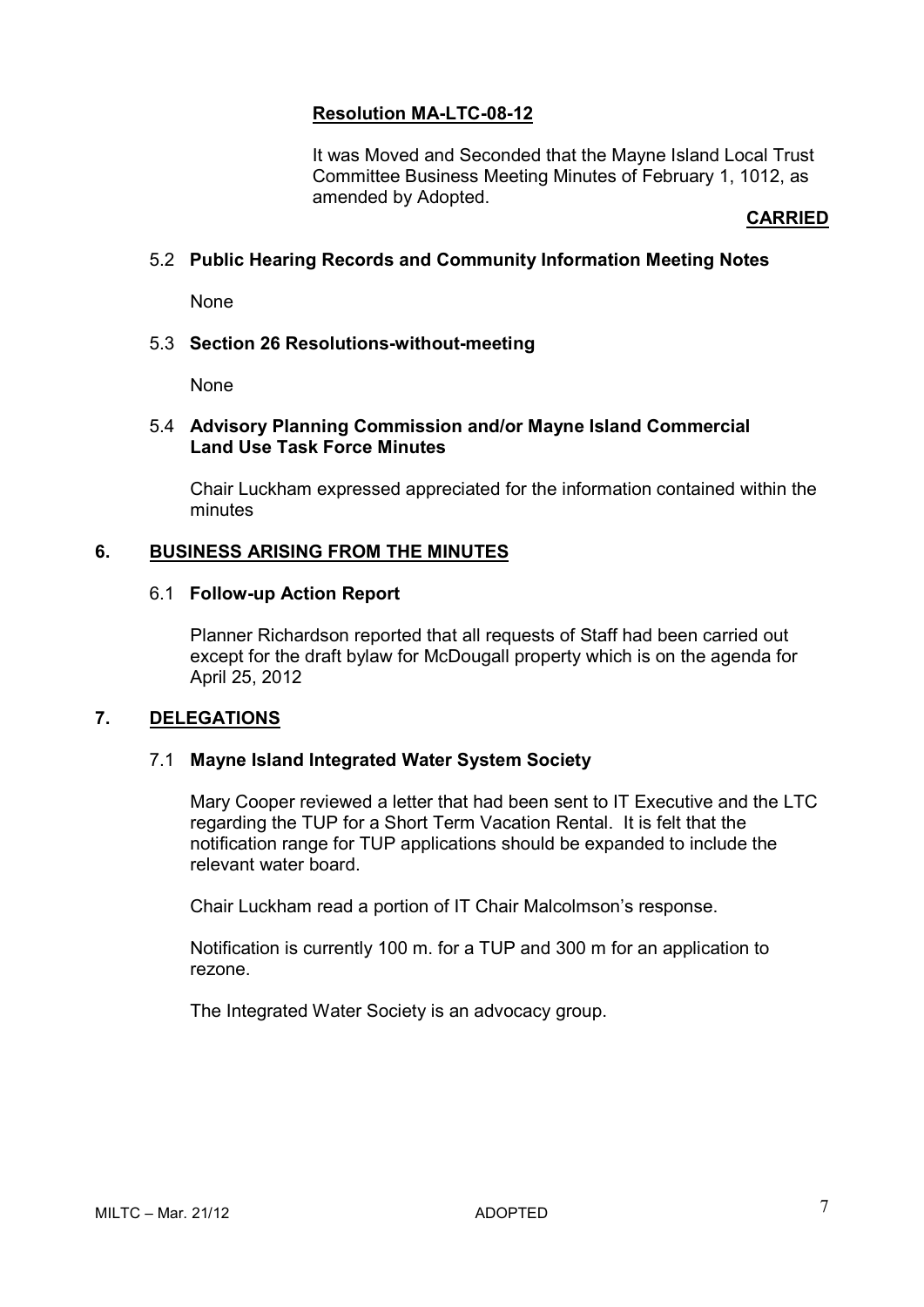# **Resolution MA-LTC-09-12**

It was Moved and Seconded that a policy be added to the Mayne Island Local Trust Committee Policies and Standing Resolutions that directs Staff to refer all Temporary Use Permits and Rezoning applications to the appropriate water systems within the applicant's boundaries.

#### **CARRIED**

## **8. CORRESPONDENCE**

8.1 J. Rowlandson re: support for rural cycling

Trustee Crumblehulme is supportive of the development, improvement and augmentation of cycling infrastructure for the island.

Trustee Dodds noted that the OCP supports cycling paths, etc however it is not within the jurisdiction of IT to construct cycle ways, trails, etc. A further concern is where funding would come from and consideration of other community needs.

# **Resolution MA-LTC-10-12**

It was Moved and Seconded that Islands Trust urge the Province of British Columbia to invest in cycling infrastructure in rural communities, in order to accelerate the availability and broaden the range of cycling opportunities for commuter, recreational and competitive cyclists living in and visiting rural and urban areas.

#### **CARRIED (2/1)**

8.2 D. Slinn re: naming of Mayne Island

Trustee Dodds informed the committee that on Mar. 20, 2012 the MIID passed a motion to put "Island" back in the address for Mayne. This motion has been sent to MP Elizabeth May, who is very supportive of the issue. There is some uncertainty as to the necessity of a letter of support from Islands Trust at this time

Trustee Dodds excused herself from the meeting citing a conflict of interest as she has an interest in an adjacent property.

# **9. APPLICATIONS, PERMITS, BYLAWS AND REFERRALS**

## 9.1 **MA-TUP-2010.2 – Active Pass Auto and Marine**

Chair Luckham explained that as there are now only 2 LTC members a split vote on a motion meant the motion would not be carried. He also stated that there is a recommendation from the Commercial Land Use Task Force that waste collection should be on a site zoned Industrial.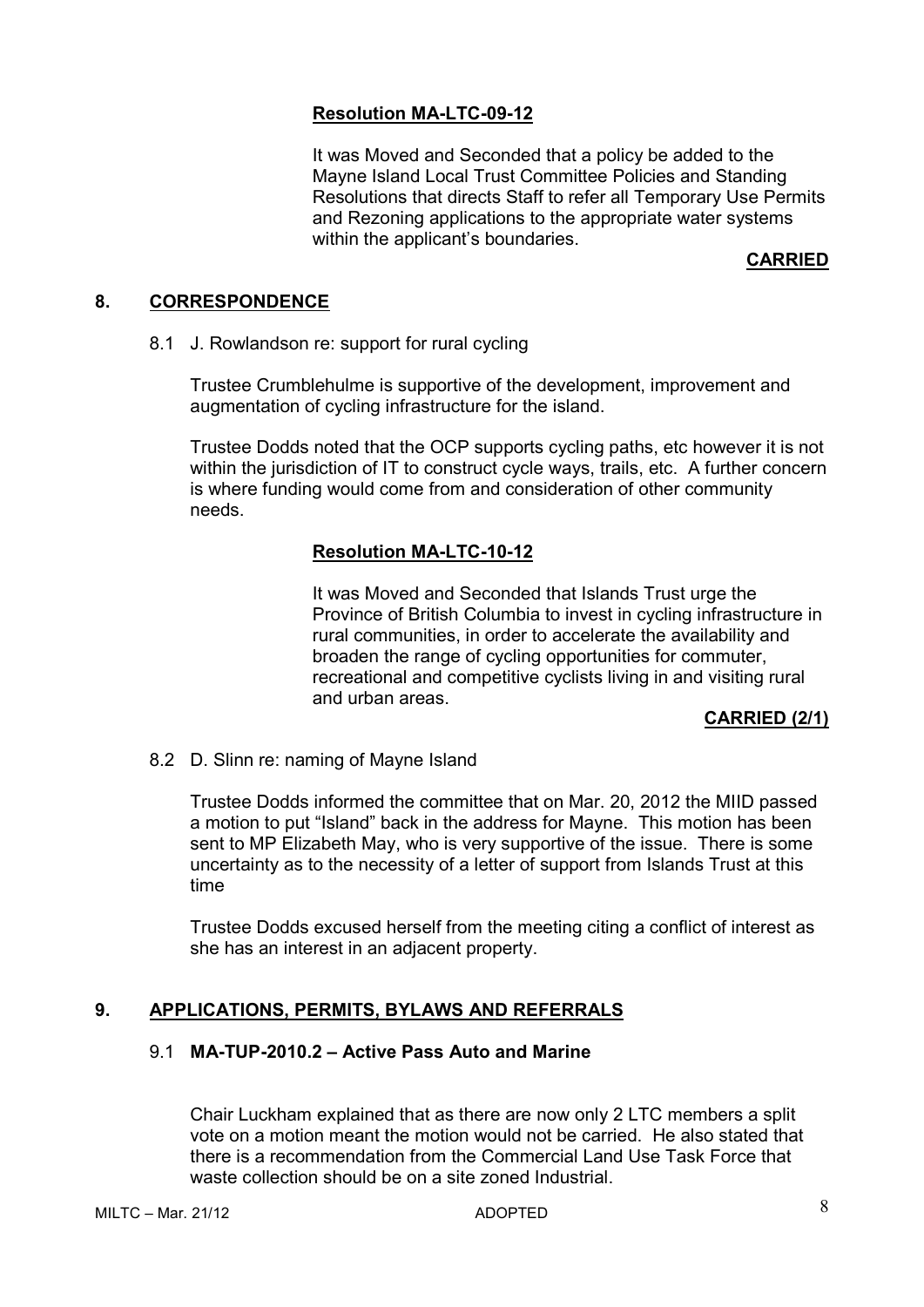He further stated that garbage collection is not appropriate for a TUP and the property should be going directly to rezoning. Chair Luckham suggested going no further with the application.

Trustee Crumblehulme spoke in support of the Chair's comments and suggestion.

# **Resolution MA-LTC-11-12**

It was Moved and Seconded that the Mayne Island Local Trust Committee proceed no further with the Temporary Use Permit MA-TUP-2010.2.

## **CARRIED**

Bylaw Enforcement will be informed and the applicant will be notified to cease waste collection.

Trustee Dodds rejoined the meeting and was apprised of the motion.

# 9.2 **MA-TUP-2011.1 (Burke)**

Planner Richardson reviewed the process to date and stated that the conditions from Resolution MA-LTC-03-12, made February 1, 2012, had been added to the revised application. The current Draft TUP permit (Burke) terms for 2011, state the period from May to October with no advertising. It is felt that if all conditions are followed the property could retain a residential "atmosphere" however, there are concerns as to enforcement of conditions and Staff are recommending that the LTC not proceed with the application.

Chair Luckham spoke to the owner, Rose White, as to 4 additional letters of support. The owner feels that operation of a STVR from May to October only is too restrictive, would like to operate for 1 year and requested being able to advertise on a web page. The owner confirmed her commitment to monitoring the situation and to be available should any concerns arise.

Trustee Crumblehulme voiced concerns with the application. The OCP is not supportive of STVRs. The initial application raised many concerns from individuals and businesses; however there are now a number of letters of support. Trustee Crumblehulme questioned how monitoring of a STVR differed from monitoring a long term rental. The owner stated that it is easier to remove a short term renter vs. evicting a long term tenant.

Trustee Dodds stated that the STVR issue began in 2004. It is felt that a TUP is a good tool to try this type of operation but there are concerns as to enforcement of conditions. Trustee Dodds is not in agreement with a full year of operation nor with advertising.

Chair Luckham restated that the TUP could be approved, with strict criteria, to try the STVR for 1 summer period of May to October. After this period the LTC could review the operation. The Chair questioned the owner as to willingness to go forward with the application as submitted ie: 6 months and no advertising.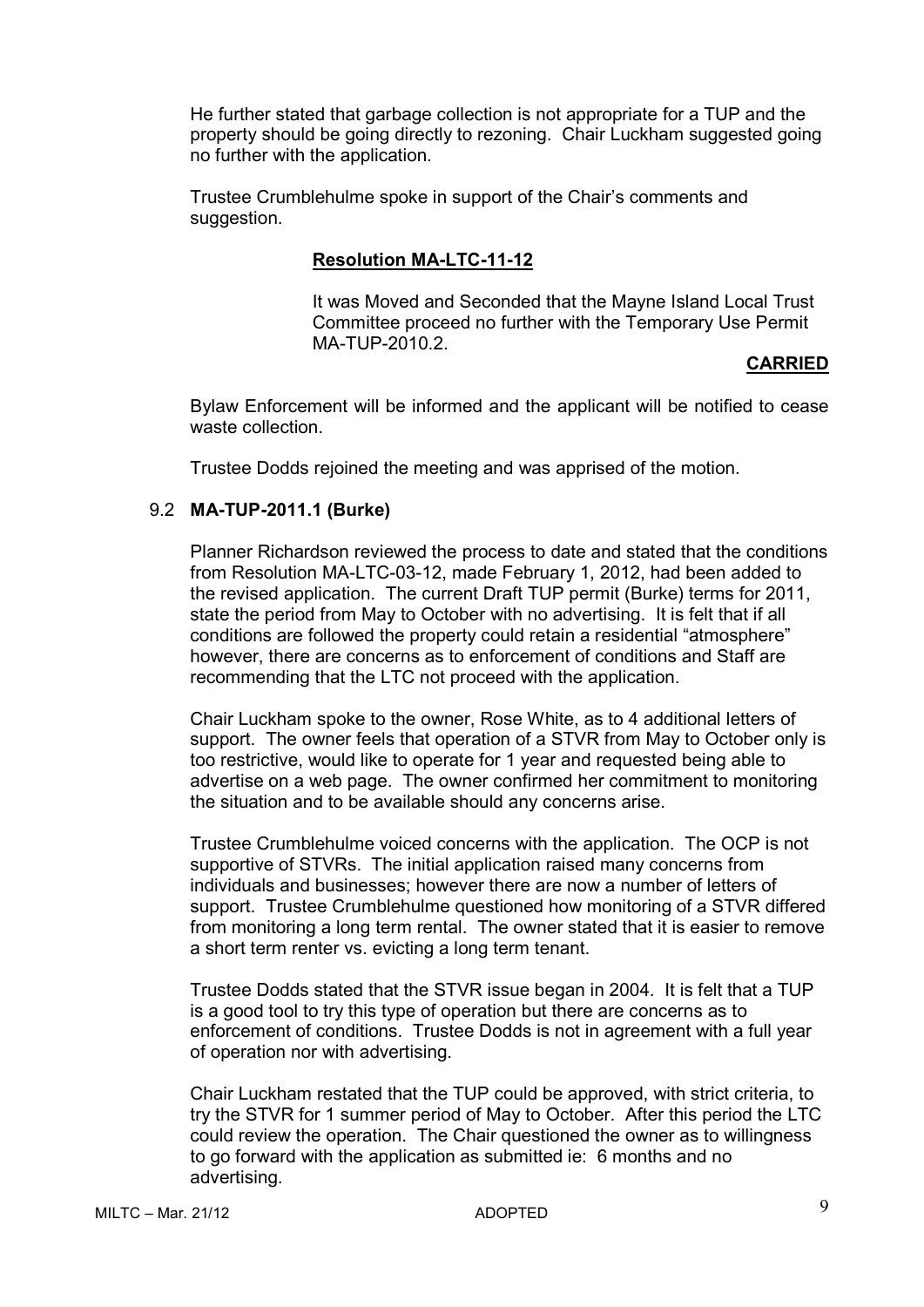**Mary Cooper**: Cited report of 2005 from STVR Committee that reported the pros and cons of this type of operation and she read a part of the report that addressed concerns.

**Carmen Pearson** (Blue Vista Resort): Questioned IT having data that details concerns of STVR and what happens with the next application. There is concern regarding lack of resources for bylaw enforcement. It is felt there are other options to a STVR and there are concerns as to the impact of STVR on commercial accommodations.

**Ian Dow:** Stated that the last meeting had demonstrated a lack of support for the application.

**Erick Nordquist**: Had participated on the STVR Committee and felt it was better to control an STVR than not and that this practice could be regulated through a TUP.

Chair Luckham: Concerns have been heard as to use of a TUP to over ride bylaws. There are three options:

- 1. Can defer decision with additions to TUP to reflect discussions
- 2. Can approve application
- 3. Can deny application

Trustee Dodds suggested application be deferred to next meeting. This is a restrictive permit that allows for control of operation. It was also stated that there are a number of STVRs happening without permits.

# **Resolution MA-LTC-12-12**

It was Moved and Seconded that Mayne Island Local Trust Committee direct staff to amend MA-TUP-2011.1 permit to state that operation would commence on May 1, 2012 and end October 31, 2012 and that applicant would need to apply for a renewal at that time.

#### **CARRIED**

# **Resolution MA-LTC-13-12**

It was Moved and Seconded that Mayne Island Local Trust Committee is deferring consideration of MA-TUP-2011.1 and staff is advised to advertise accordingly to allow it to be considered at the April 25 LTC meeting.

#### **CARRIED**

#### 9.3 **MA-DVP-2012.1 (Ashworth)**

Planner Richardson reviewed the application for a variance permit. Staff recommends approval.

Chair Luckham questioned whether it was LTC or CRD jurisdiction to require additional water storage to offset any perceived fire separation concerns. Staff reported this would be a CRD responsibility.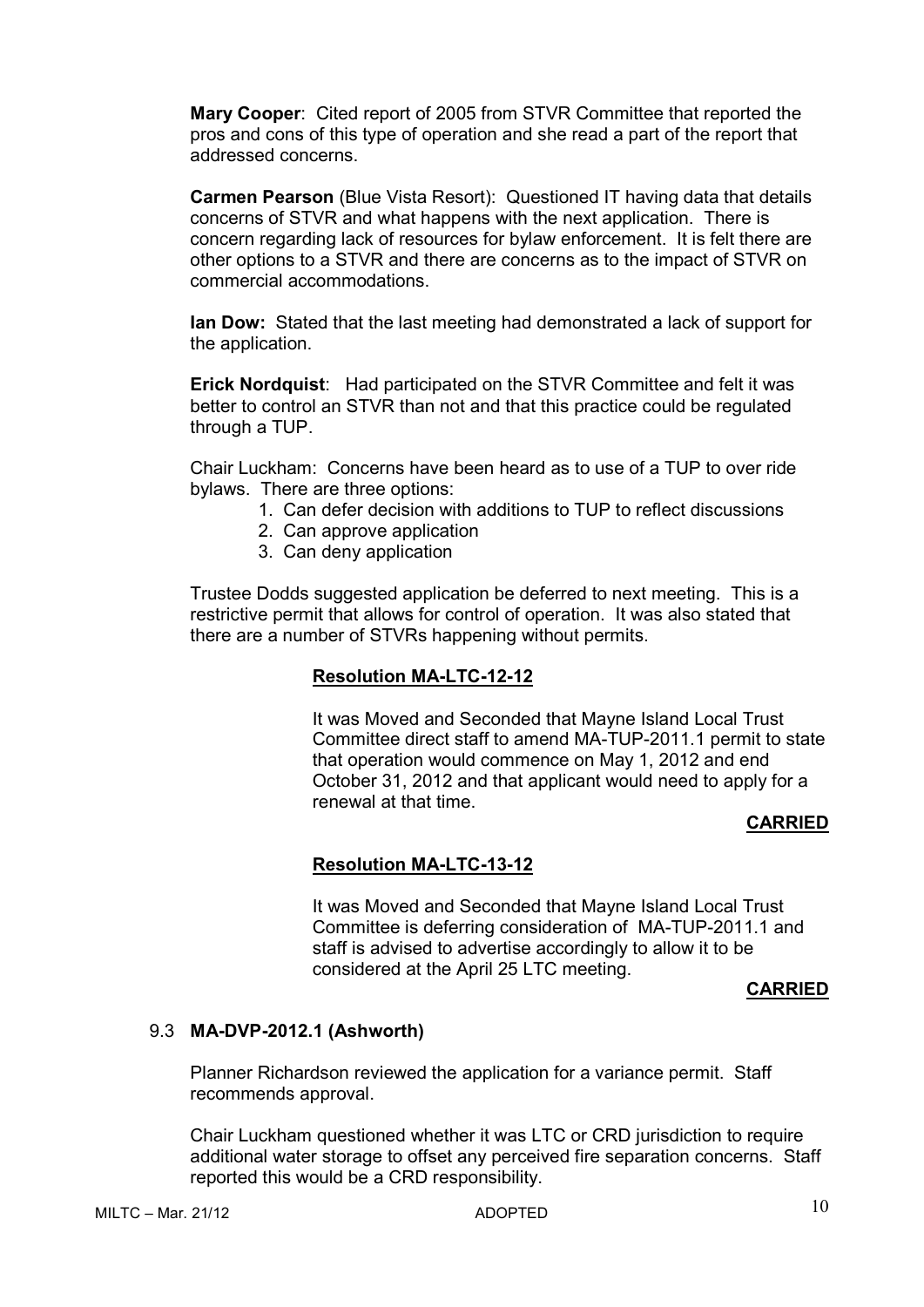# **Resolution MA-LTC-14-12**

It was Moved and Seconded that MA-DVP-2012.1 (Ashworthl) be approved.

# **CARRIED**

# **10. LOCAL TRUST COMMITTEE PROJECTS**

10.1 Secondary Suite Review

Trustee Dodds suggested deferring timeline to the Fall, due to current work load.

# **Resolution MA-LTC-15-12**

It was Moved and Seconded to defer the Staff report for Secondary Suite Review to the regular meeting of June 27, 2012.

**CARRIED** 

# **11. REPORTS**

# 11.1 **Work Program Reports**

11.1.1 **Mayne Island Local Trust Committee Work Program** – Report dated March 2012

This item was received for information.

#### 11.2 **Applications Report**

# 11.2.1 **Mayne Island Applications Report** dated March 2012

This item was received for information.

# 11.3 **Expense/Budget Reports**

11.3.1 Trustee and Local Expenses

This item was received for information.

#### 11.4 **Bylaw Enforcement**

None

# 11.5 **Adopted Policies and Standing Resolutions**

This item was Received for information.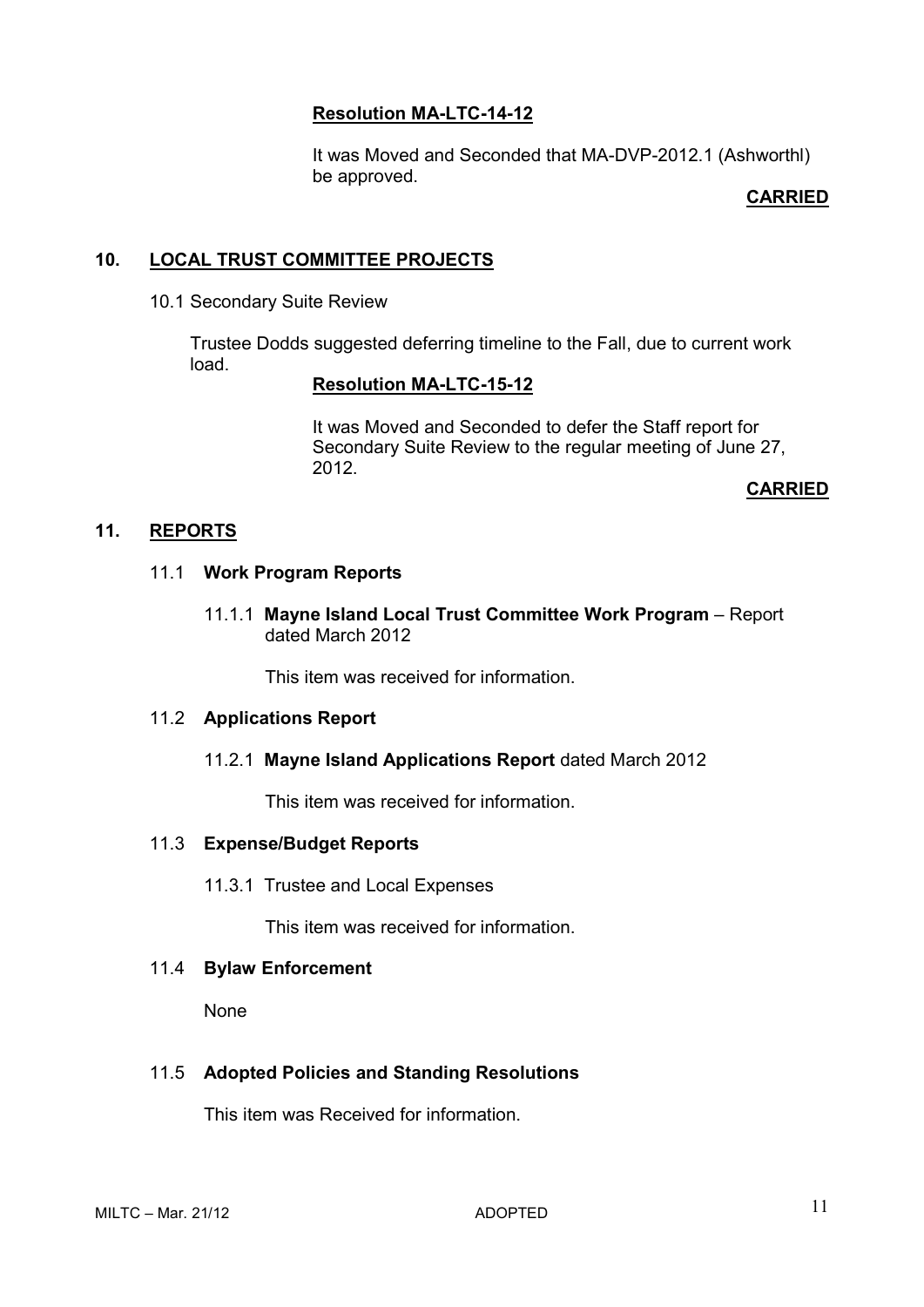## 11.6 **Mayne Island LTC Web Page**

Amendments to web page: remove Advisory Planning Commissions applications and Business Meeting Mar. 21, 2012

#### 11.7 **Chair's Report**

Islands Trust Policy review has been turned down by Trust Council. Examination will be given as to how existing policies can be amended.

Trust Council has approved a 0% budget increase.

The first Nations Task Force: It is thought provoking as to how to include First Nations,

## 11.8 **Trustee Report**

Trustee Crumblehulme spoke to how meeting trustees from other islands is very educational and worthwhile.

# **12. OTHER BUSINESS**

## 12.1 **Upcoming Meetings**

12.1.1 Next Business Meeting – Wednesday April 25, 2012 at 1:00 pm. at the Mayne Island Agricultural Hall.

#### 12.2 **A Strategic Approach to Islands Trust Communications**

An initiative of the Executive Committee is to look at guidelines for communicating and getting information distributed when taking on a significant initiative on the islands.

#### 12.3 **High Speed Internet**

Some islands have it/others it's a mish mash. This resource is recognized as a community amenity and is very important to businesses. Trustee Crumblehulme would like to draft a letter to advocate high speed internet service to Shaw and Telus regarding service provision on Mayne Island.

# **Resolution MA-LTC-16-12**

It was Moved and Seconded that Trustee Crumblehulme be appointed to advocate on behalf of the Mayne Island Local Trust Committee to ensure that the entire island has access to high speed internet.

# **CARRIED**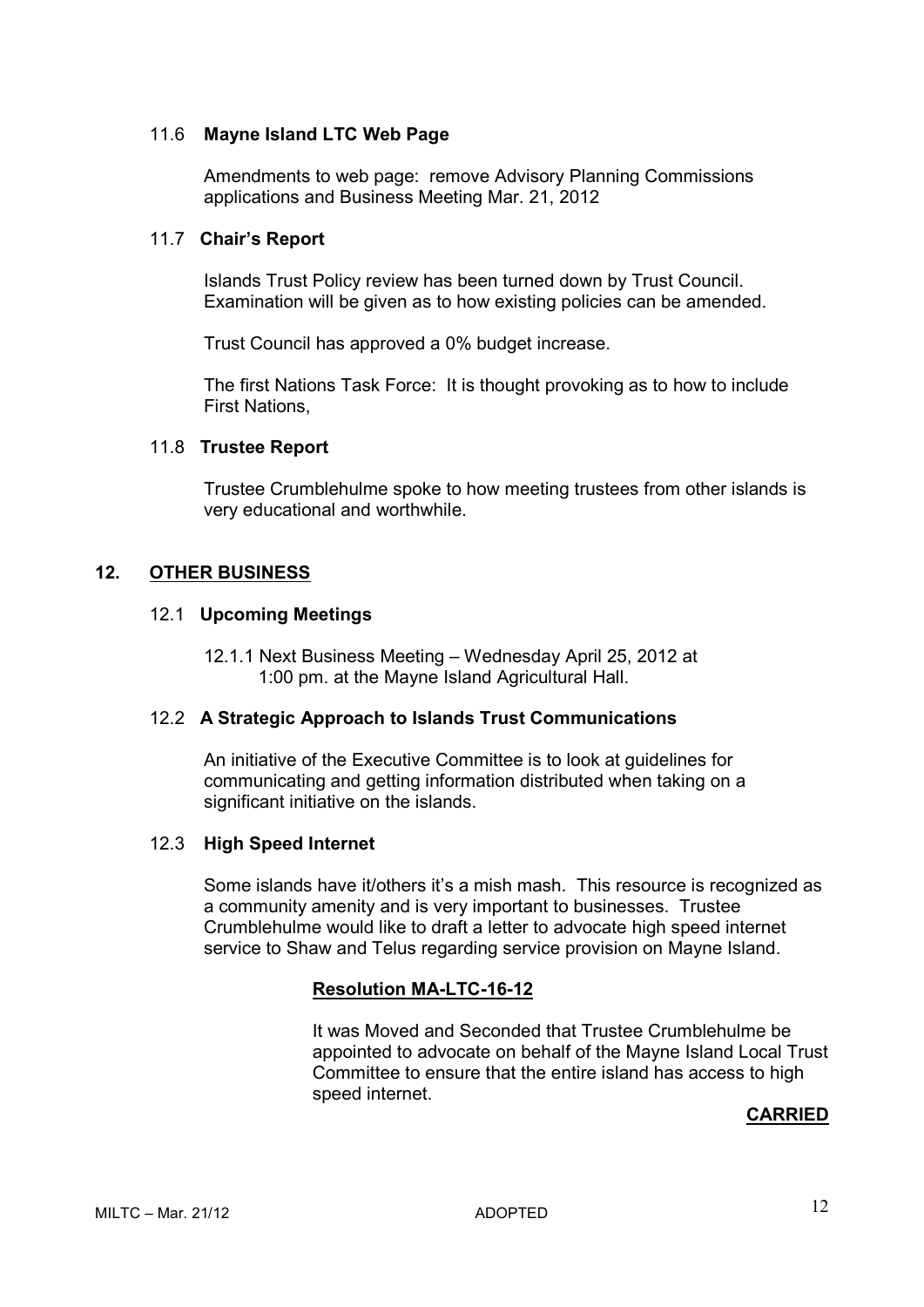# **14. MOTION TO CLOSE MEETING**

This item was moved to follow the Town Hall Meeting

# **13. TOWN HALL MEETING**

**David Maude:** Presented information on the RCMP meeting April 1, 2012 at the Agricultural Hall. He requested a letter of support for maintaining an RCMP officer on the island. He also spoke to Bylaw enforcement and the lack thereof as there is no resident bylaw officer. The LTC was asked if the IT would consider hiring a part-time "deputy" who could do the initial investigative work and report to the Bylaw Officer. This will be addressed at the May meeting at which time the Bylaw officer will be in attendance.

## **Resolution MA-LTC-17-12**

It was Moved and Seconded to request Staff to draft a letter to the RCMP quoting from OCP regarding local law enforcement to be provided on the island and letter to be signed by Chair

# **CARRIED**

**Ian Dow**: Spoke to working with David Howe, CRD, on the Economic Commission. He has talked with D. Howe regarding making Miners Bay Dock an economic initiative/community asset. This would be a large project requiring community support and that of local businesses. Conversations to date have been very positive. He asked for the support of the LTC.

Chair Luckham stated that the LTC can advocate on such a project, however prior to endorsement he asked for a copy of the Terms of Reference for the Commission.

Trustee Crumblehulme suggested I. Dow send a letter to LTC requesting support and the importance of the dock which is recognized in the OCP.

**Louis Vallee** spoke in support of high speed internet access. In speaking to bylaw enforcement he stated that it is important to look at protection of the complainant.

# **14. MOTION TO CLOSE MEETING**

# **Resolution MA-LTC- 18 -12**

That, pursuant to Section 90(1)(i) and © of the Community Charter, the Mayne Island Local Trust Committee resolves to close the meeting to the public for the purpose of considering legal advice, consideration of Advisory Planning Commission Appointments and adopting Minutes of December 19, 2011 Local Trust Committee in Camera Meeting; and further that Islands Trust Staff and Recording Secretary Pat Todd remain present.

# **CARRIED**